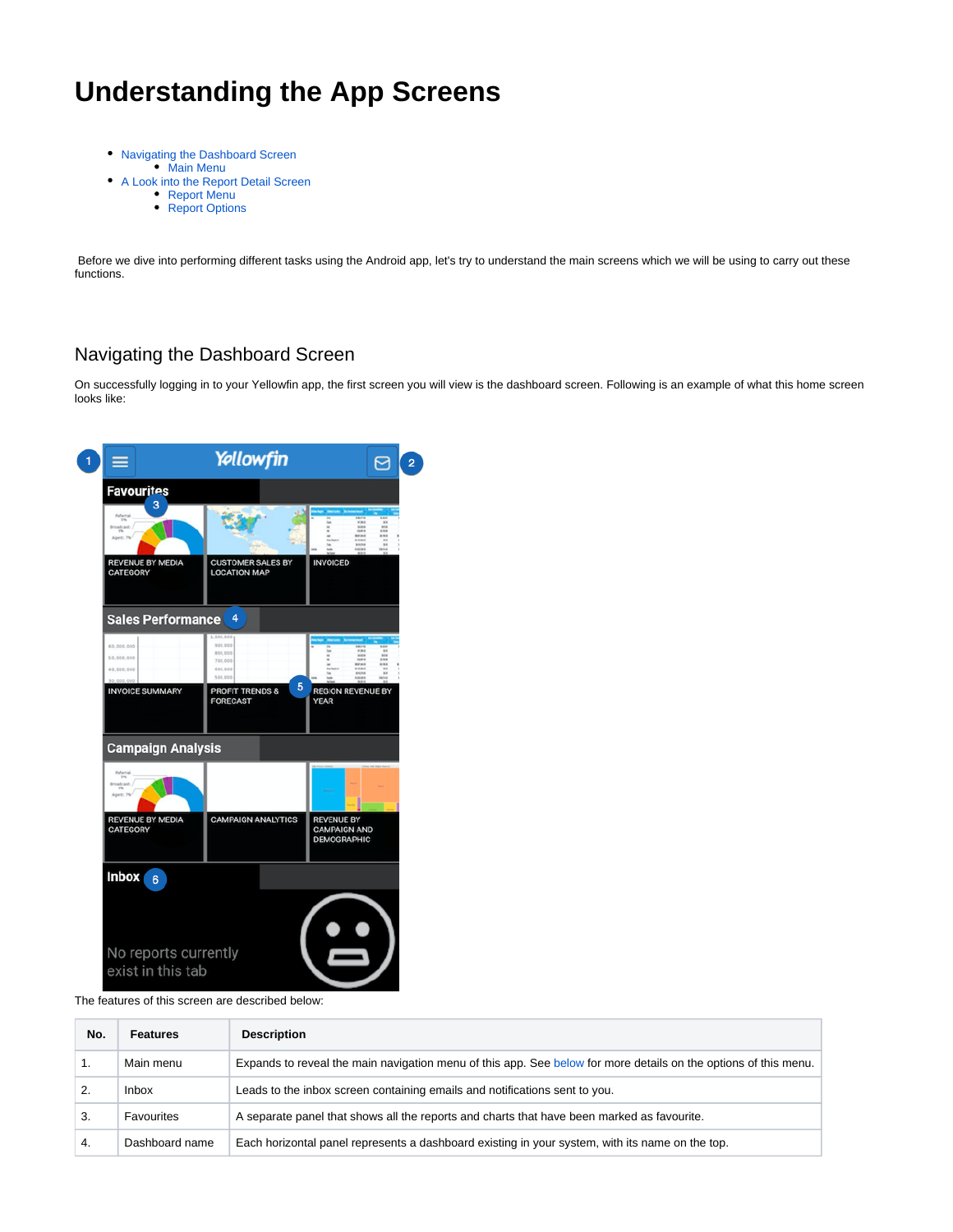|             | Reports and charts   Each thumbnail within a panel represents a report/chart in a dashboard. |
|-------------|----------------------------------------------------------------------------------------------|
| Inbox panel | This panel displays the emails and notifications sent to you.                                |

#### <span id="page-1-2"></span><span id="page-1-0"></span>**Main Menu**

Click on the main menu icon on the left side, to see its features. Here's what it looks like when expanded:

|                 | Yellowfin                                     | ල                                                               |
|-----------------|-----------------------------------------------|-----------------------------------------------------------------|
|                 | Samantha Bartos                               | <b>Favourites</b>                                               |
| Logout          |                                               | <b>Inferral SN</b>                                              |
| Home            |                                               | <b>REVENUE BY MEDIA</b><br><b>CATEGORY</b>                      |
| Search          |                                               |                                                                 |
|                 |                                               | <b>Inbox</b>                                                    |
|                 |                                               | No reports<br>exist in this                                     |
|                 |                                               |                                                                 |
|                 |                                               |                                                                 |
| <b>Features</b> | <b>Description</b>                            |                                                                 |
| Logout          | This option allows you to log out of the app. |                                                                 |
| Home            |                                               | Click on this option to get to the home screen at any time.     |
| Search          |                                               | Use this button to search for any reports or charts in the app. |

# <span id="page-1-1"></span>A Look into the Report Detail Screen

Clicking on a report or a chart will take you to a screen with its details. Here's an example of what it looks like, along with a description of it's features.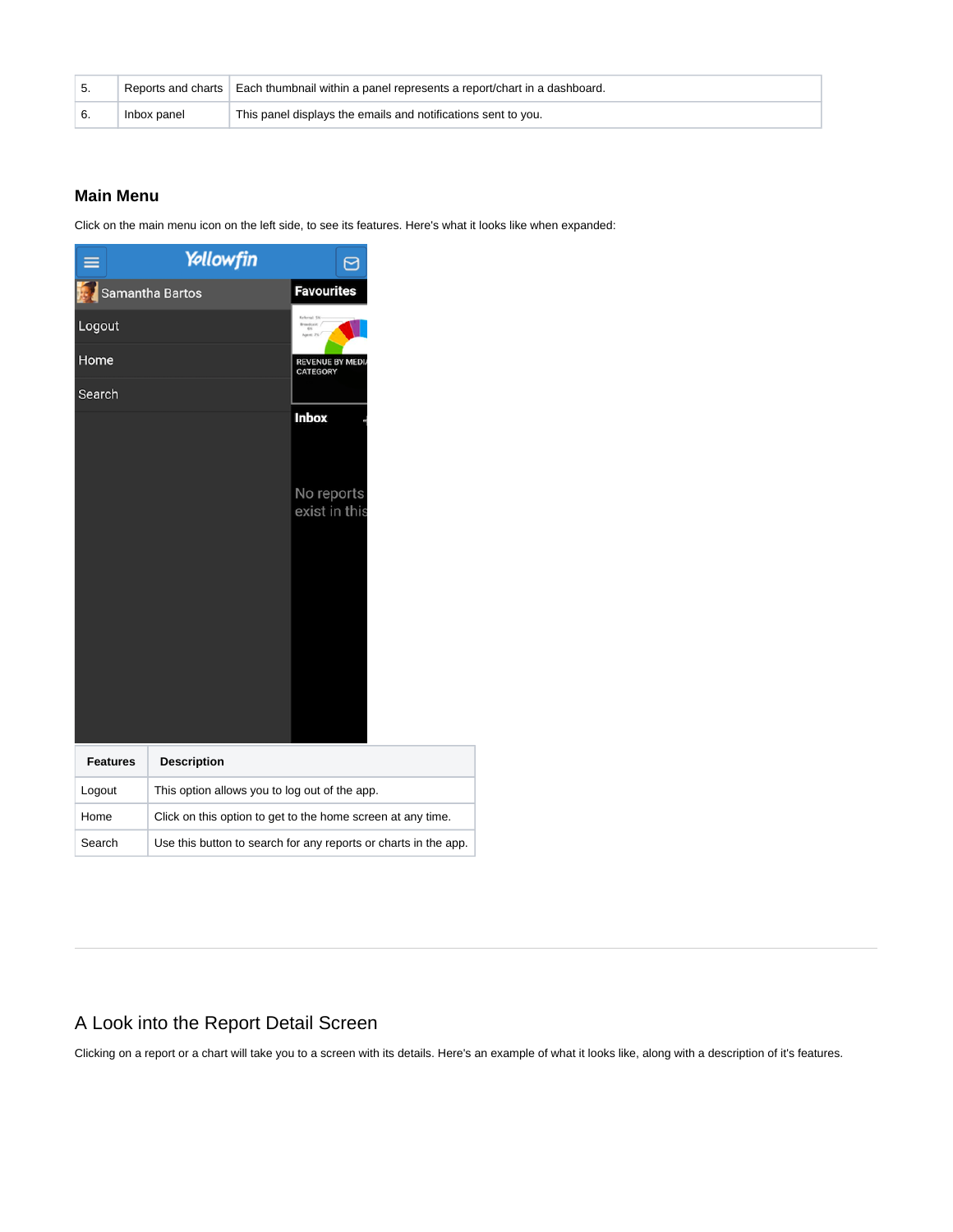

Following are brief descriptions of the report screen features:

| No. | <b>Features</b> | <b>Description</b>                                                                                                         |
|-----|-----------------|----------------------------------------------------------------------------------------------------------------------------|
|     | Report menu     | This icon expands to reveal the report menu. See below for more details on the options of this menu.                       |
|     | Exit report     | This button closes the report screen and returns you to the home page.                                                     |
| 3.  | Report details  | The main details of the report or chart are seen on this canvas.                                                           |
| 4.  | Options button  | This plus button is used to reveal a number of options that you can perform on the report. See below for more information. |

### <span id="page-2-1"></span><span id="page-2-0"></span>**Report Menu**

Click on the report menu icon on the left side to see its options. Here's what it looks like when expanded: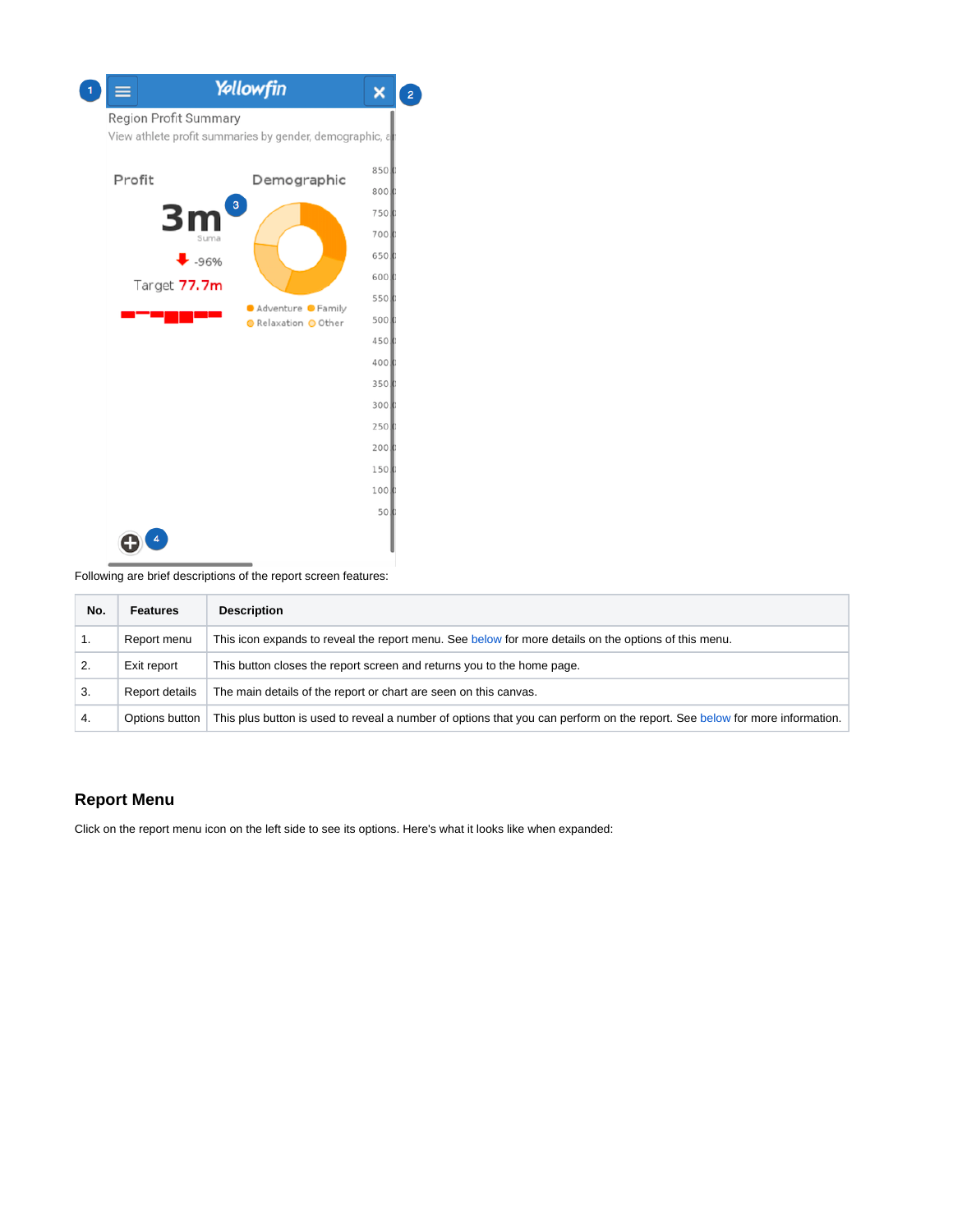| ≡               | Yellowfin                                                                                                                        | $\pmb{\times}$                   |
|-----------------|----------------------------------------------------------------------------------------------------------------------------------|----------------------------------|
| Refresh         |                                                                                                                                  | Region Profit<br>View athlete pr |
| Comments        |                                                                                                                                  |                                  |
| <b>Filters</b>  |                                                                                                                                  | Profit                           |
|                 |                                                                                                                                  |                                  |
|                 |                                                                                                                                  |                                  |
|                 |                                                                                                                                  | Target:                          |
|                 |                                                                                                                                  |                                  |
|                 |                                                                                                                                  |                                  |
|                 |                                                                                                                                  |                                  |
|                 |                                                                                                                                  |                                  |
|                 |                                                                                                                                  | IJ                               |
|                 |                                                                                                                                  |                                  |
|                 |                                                                                                                                  | G                                |
| <b>Features</b> | <b>Description</b>                                                                                                               |                                  |
| Refresh         | Click on this option to refresh the report screen.                                                                               |                                  |
| Comments        | This button allows you to view the comments made on this report.                                                                 |                                  |
| <b>Filters</b>  | This shows the filters added to this report. (Note: These are user created filters, that are included when creating the report.) |                                  |

## <span id="page-3-1"></span><span id="page-3-0"></span>**Report Options**

Clicking on the plus button reveals the following report options:

| Icon | <b>Features</b> | <b>Description</b>                               |
|------|-----------------|--------------------------------------------------|
|      | Favourite       | Use this button to mark the report as favourite. |